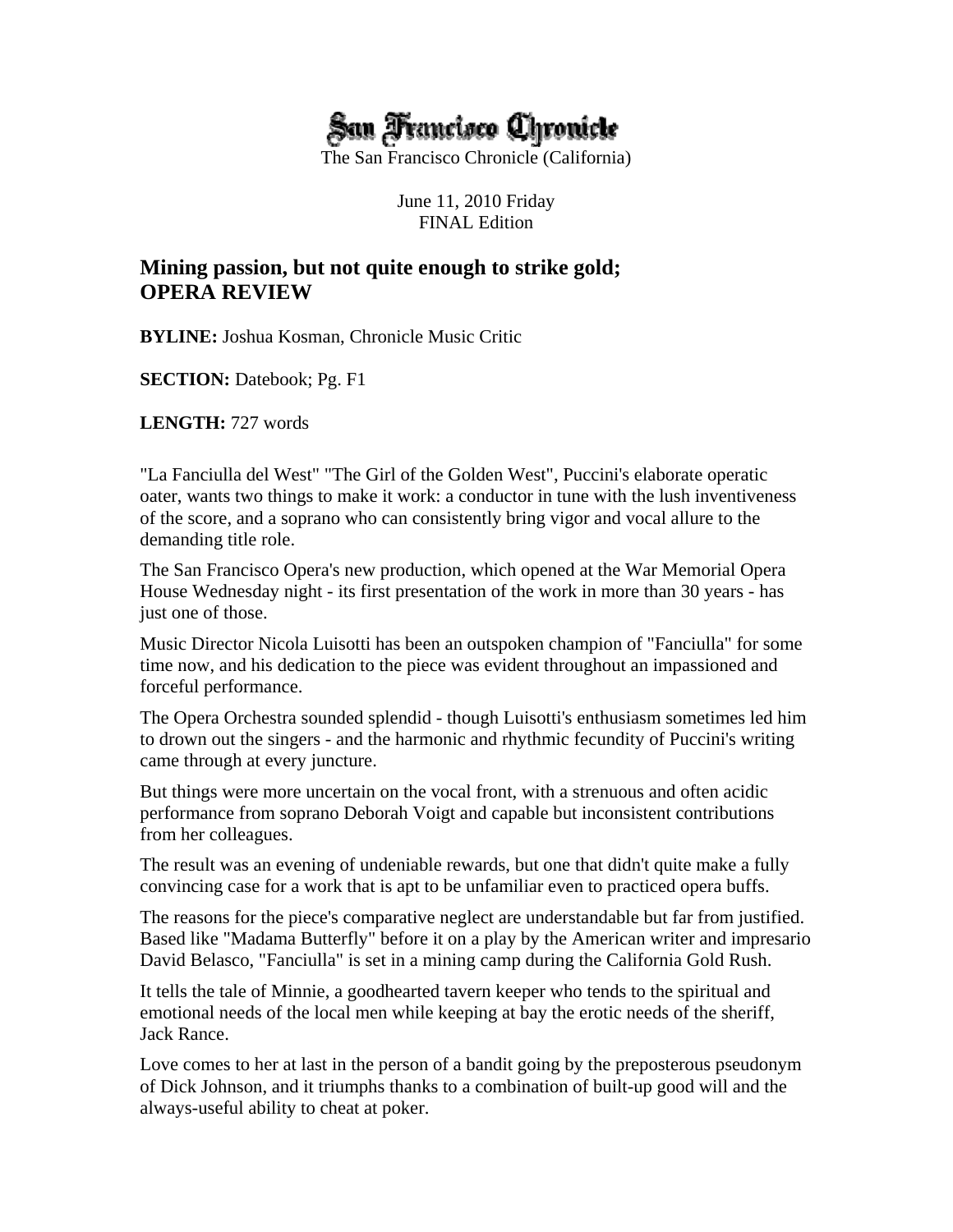Skeptics may giggle at the spectacle of the Italianate miners, even though the setting and plot are no more absurd on their face than anything in "La Bohème" or "Madama Butterfly."

More telling is the fact that "Fanciulla" finds Puccini stretching beyond the musical idiom of his early successes, and doing it in ways that are sometimes brilliant and sometimes not quite persuasive.

To listen to "Fanciulla" is to hear foreshadowings of the harmonic daring of "Turandot" particularly in the frequent use of whole-tone scales derived from Debussy - as well as melodic shapes and formulas carried over from "Tosca" and "Bohème."

Luisotti did his best to integrate these strains, with frequent but not universal success.

Voigt, singing Minnie for the first time, brought theatrical vibrancy and considerable personal charm to the role - it was no stretch to imagine an entire troop of miners eating out of her hand - but her singing largely lacked the freshness and tonal bloom it once boasted.

Through the first two acts, her tone sounded pinched and constrained, with a sense of effort that kept the role's soaring phrases from conveying their full impact. The performance improved greatly in the third act, in time for her heartfelt plea for Johnson's life to have its effect.

Making his company debut as Johnson, tenor Salvatore Licitra also came into his own in that short final act. "Ch'ella mi creda libero e lontano," in which he asks the miners not to tell Minnie of his ignominious demise, emerged with a full flourishing of lyricism that was not always evident elsewhere.

Baritone Roberto Frontali was a potent Rance, singing with plenty of dark color and dramatic intensity, and the men of the Opera Chorus made a hearty, well-disciplined ensemble.

Kevin Langan Ashby and Steven Cole Nick were underpowered, but there were excellent smaller contributions from Trevor Schuenemann Jake Wallace, David Lomelí Harry, Brian Leerhuber Larkens, and Maya Lahyani Wowkle.

Director Lorenzo Mariani, working on a strangely fragmentary set by Maurizio Balò, didn't do much to make the drama cohere.

An opening tableau of miners rappelling down the mountainside was simply perplexing, and the pointless final appearance of a live horse, at what should be the opera's climactic moment, stopped the proceedings dead in its tracks.

**San Francisco Opera:** "La Fanciulla del West" plays seven more times through July 2 at the War Memorial Opera House. \$15-\$360. 415 864-3330. www.sfopera.com.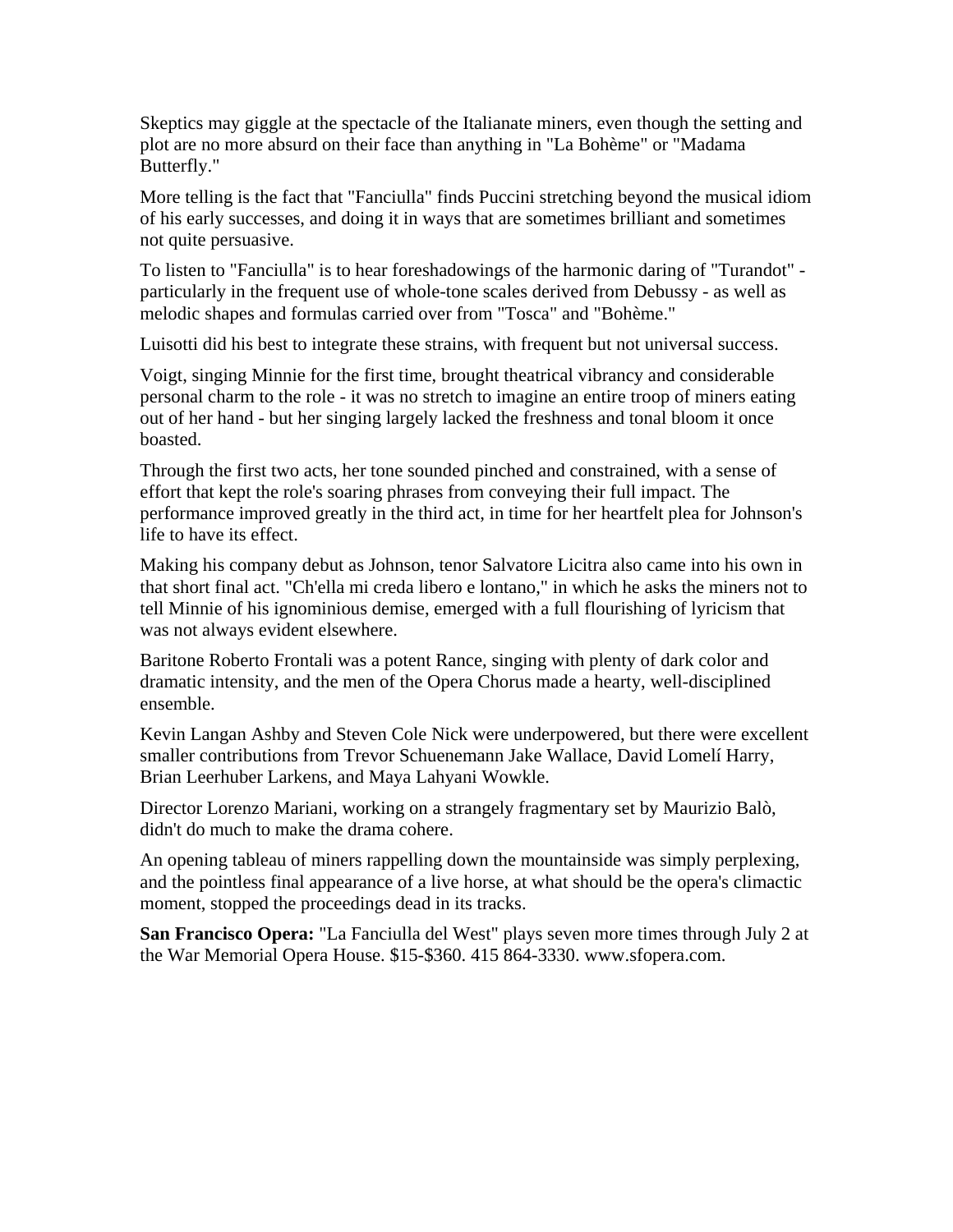The Associated Press

June 10, 2010 Thursday 07:18 PM GMT

## **Voigt endearing as Puccini's "Golden Girl"**

**BYLINE:** By MIKE SILVERMAN, For The Associated Press

## **SECTION:** ENTERTAINMENT NEWS

**LENGTH:** 642 words

## **DATELINE:** SAN FRANCISCO

"La Fanciulla del West" is Giacomo Puccini's "American opera."

It is adapted from an American play by David Belasco called "The Girl of the Golden West" and takes place in gold-rush era California. The composer drew on American folk tunes for inspiration. And the work had its world premiere in 1910 at New York's Metropolitan Opera.

So it's fitting that in the opera's 100th anniversary year, one of the leading American sopranos of her generation, Deborah Voigt, is adding the title role of Minnie to her repertory.

And adding it in a big way. She sang her very first performance Wednesday night in a splendid new production at the San Francisco Opera. And she'll repeat it next season both at the Met and at Chicago's Lyric Opera.

Judging by the opening night results, audiences in all three cities are in for a treat.

Minnie, a spunky, romantically inexperienced saloon proprietor, is that rare Puccini heroine who doesn't die at the end of the opera. Far from it, she gets her man the reformed bandit Ramerrez (known as Dick Johnson) frees him from the hangman's noose, and rides off with him into the sunset singing "Addio, California."

Both vocally and dramatically, the role is almost ideally suited to Voigt's strengths large, gleaming high notes (most of which hit their mark squarely), and a stage presence that radiates an endearing charm, whether she's teaching Bible class to the miners, cheating in a poker game against Sheriff Jack Rance or riding in on a white horse to save her man.

Minnie makes her very first entrance firing a gun, and the vocal fireworks soon follow sudden and frequent ascents to high notes that must cut through a thick orchestral texture. In this opera, at least, Voigt's ability to deliver on the climaxes more than compensates for her major vocal weakness, a quavery, almost gurgling sound in the middle of her register.

The role of Dick Johnson is only slightly less punishing, calling for a tenor sound well beyond the weight of a lyric voice. Salvatore Licitra has volume and high notes to spare. What he doesn't seem to have is much vocal subtlety, and there is little warmth in his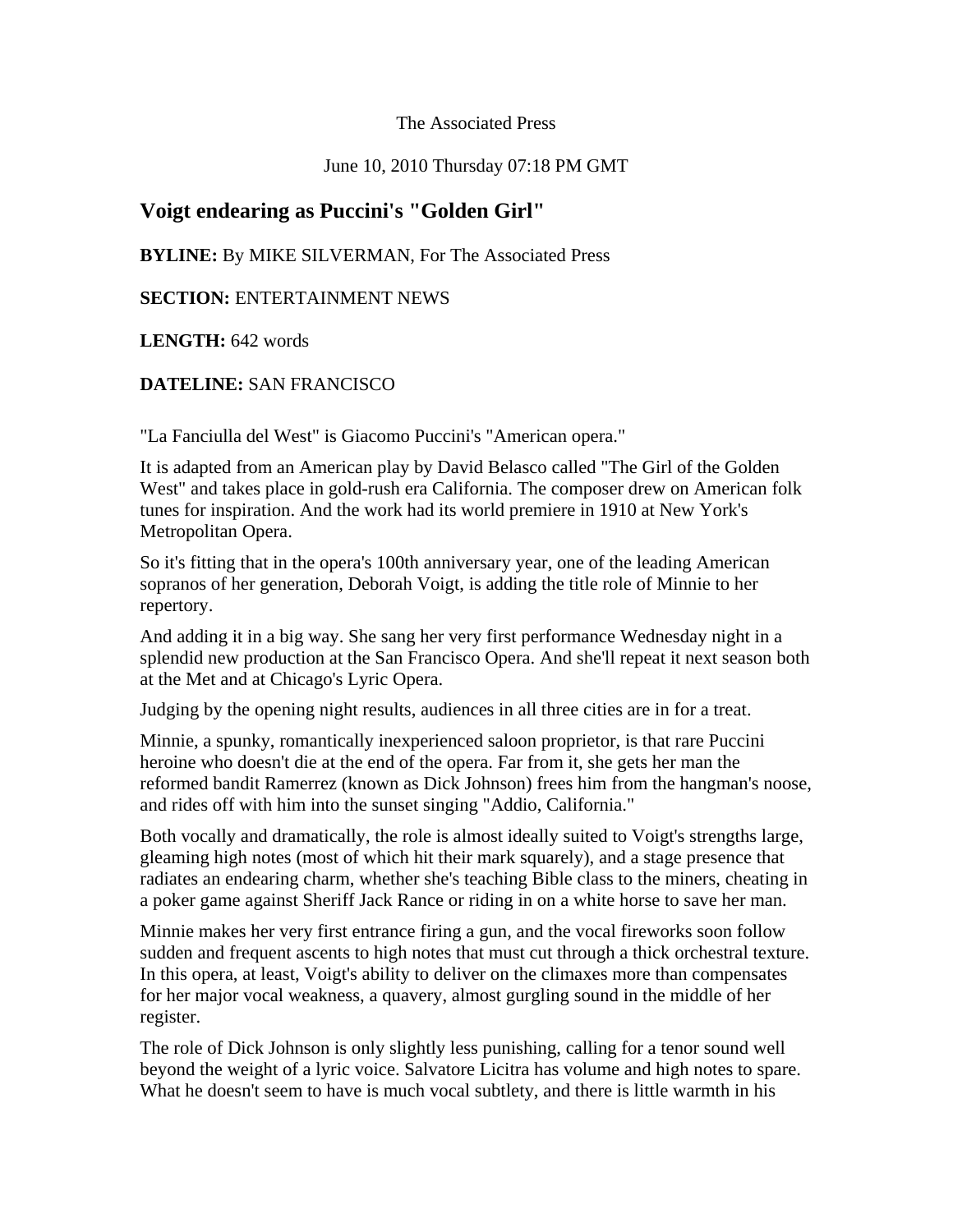phrasing. Nor was there much chemistry in the air between him and Voigt, even during their dramatic "first kiss," which Puccini sets to a tumultuous orchestral climax.

Baritone Robert Frontali snarled effectively in the not-quite-villainous role of Rance, and several of the other men who populate the Polka saloon made memorable contributions, including baritone Trevor Scheunemann as minstrel Jake Wallace, baritone Brian Leerhuber as the homesick Jim Larkens, tenor Steven Cole as Nick the bartender and bass Kevin Langan as the Wells Fargo agent, Ashby.

The production, directed by Lorenzo Mariani with sets by Maurizio Balo and costumes by Gabriel Berry, is a co-production with companies in Palermo, Italy, and Liege, Belgium. It's effective in evoking the setting and cleverly designed to focus attention on the action.

Mountain cliffs dominate the background in all three acts (we actually see miners with pickaxes suspended from ropes during the opening measures). The furniture in Minnie's saloon a bar, a piano, a card table moves to the sides near the end of Act 1, leaving Minnie and Johnson to sing their first love duet on a stage bare but for a few lanterns. Similarly, in Act 2, the furniture in Minnie's cabin eventually slides off to the edges of the stage, leaving just a small table for the poker game between Minnie and Rance.

The major hero of the night did not appear on stage until the curtain calls: the company's music director, Nicola Luisotti, who did wonders conducting the orchestra. The humor and the suspense, the turmoil and the tenderness that Puccini poured into this rhythmically and harmonically daring score all emerged in a seamless flow under his energetic baton.

Online:

http://www.sfopera.org .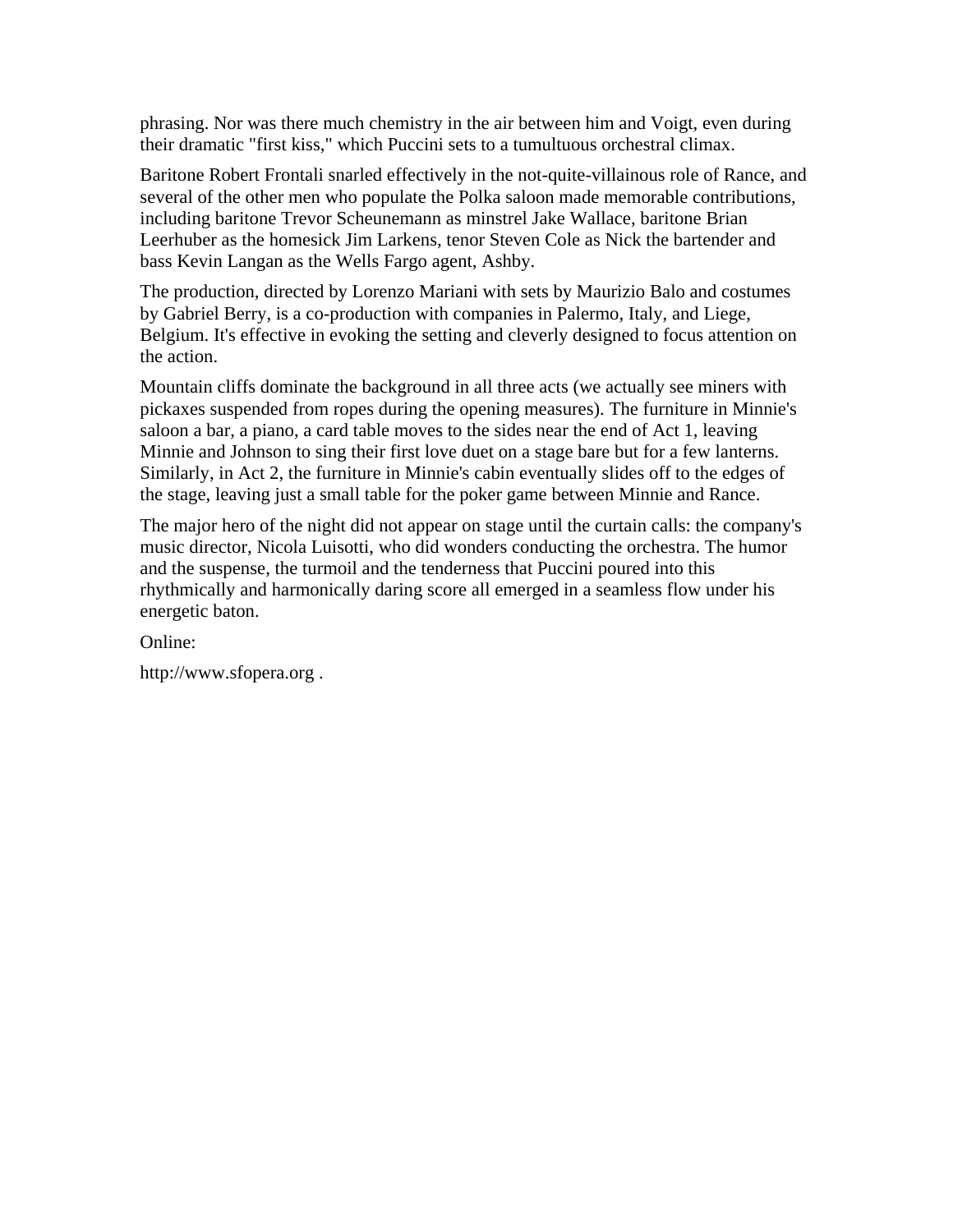

June 14, 2010 Monday EDITION1

# **The melodies sparkle in Gold Rush story**

**BYLINE:** SCOTT CANTRELL, Classical Music Critic scantrell@dallasnews.com

**SECTION: GUIDE DAILY; Pg. E04** 

**LENGTH:** 457 words

**DATELINE:** SAN FRANCISCO

SAN FRANCISCO - A Wild West saloonkeeper fought over by a sheriff and a bandit might seem unlikely grist for an opera. Puccini's Girl of the Golden West (La fanciulla del West) hasn't had the success of La bohème, Tosca and Madame Butterfly.

Puccini's usually deft sense of dramatic continuity and timing slips a bit in the California Gold Rush. The redemptive ending, with Minnie and the bandit "Johnson" (a.k.a. Ramerrez) singing "addio"s into the sunset, is a diabetic overload of corn syrup.

Beginning to end, however, melodies soar stirringly, and no opera has more glorious orchestral writing. By 1910, Puccini was no stranger to Debussy's La mer.

Commissioned and premiered by the Metropolitan Opera, Fanciulla is getting a centenary run this month with, appropriately, San Francisco Opera.

Music director Nicola Luisotti audibly loves the score, and he gets ravishing playing from the orchestra. In this opera, all-male except for Minnie, smaller roles among the miners are served up with some fine voices, notably Timothy Mix's aptly sonorous Sonora. Kevin Langan supplies an imposing bass for the Wells Fargo agent Ashby.

But none of the three principals quite lives up to expectations, and Lorenzo Mariani's staging passes up every chance to do something subtle. Designer Maurizio Balò's stonewall backdrop is effective, but a mere platform crammed with furniture and steamer trunks is a poor stand-in for Minnie's cabin. And what's her bar doing at the bottom of the mine?

Deborah Voigt's formerly lustrous soprano hasn't been the same since her gastric-bypass surgery six years ago. At full tilt, and on high, the voice is still stirring, but in middle register it's often dry and brittle. She plays Minnie alternately as pistol-packin' momma, blushing teenager and old-school diva, none persuasively.

Both Voigt and Salvatore Licitra, playing Johnson, pumped out some desperate-sounding top notes Saturday night at the War Memorial Opera House. While Licitra provides power and Italianate tang, he suggests none of the suavity Minnie sings about.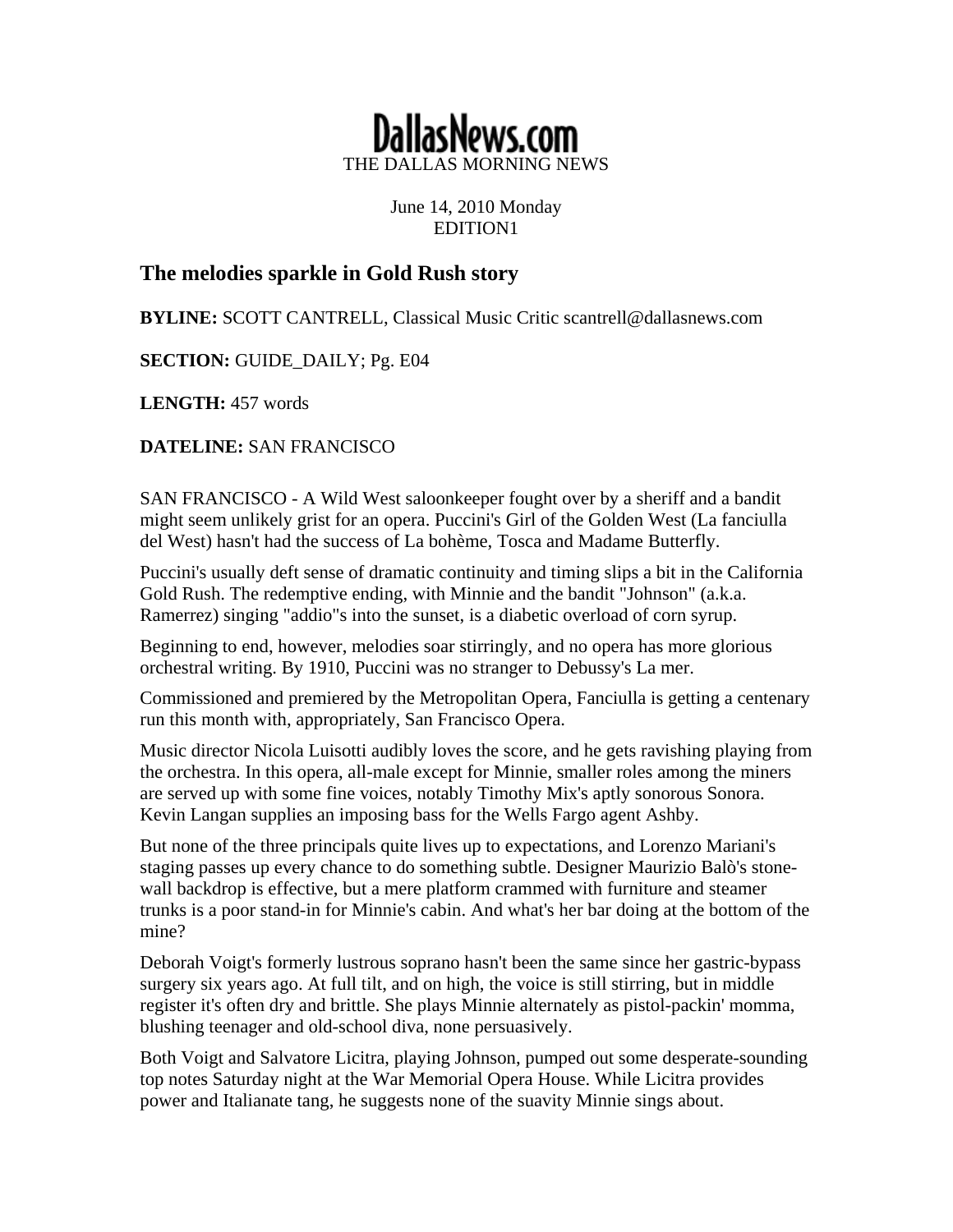The sheriff isn't supposed to be an evil character, just a lost soul trying to cover up his insecurities by intimidation. But, while Roberto Frontali has a persuasive balance of vocal brass and weight, he turns Jack Rance into quite a nasty piece of work, a Wild West Scarpia.

Costumer Gabriel Berry mostly dresses the cast persuasively, but he has Rance dolled up more like a robber baron than a Western sheriff. Minnie's red-leather outfit and baroque ball gown are a bit much.

Plan your life

Repeats at 8 p.m. Tuesday, Fridayand July 2, at 7:30 p.m. June 24 and 29 and 2 p.m. June 27 at War Memorial Opera House, 301 Van Ness Ave., San Francisco. \$15 to \$360. 415- 846-3330, www.sfopera.org.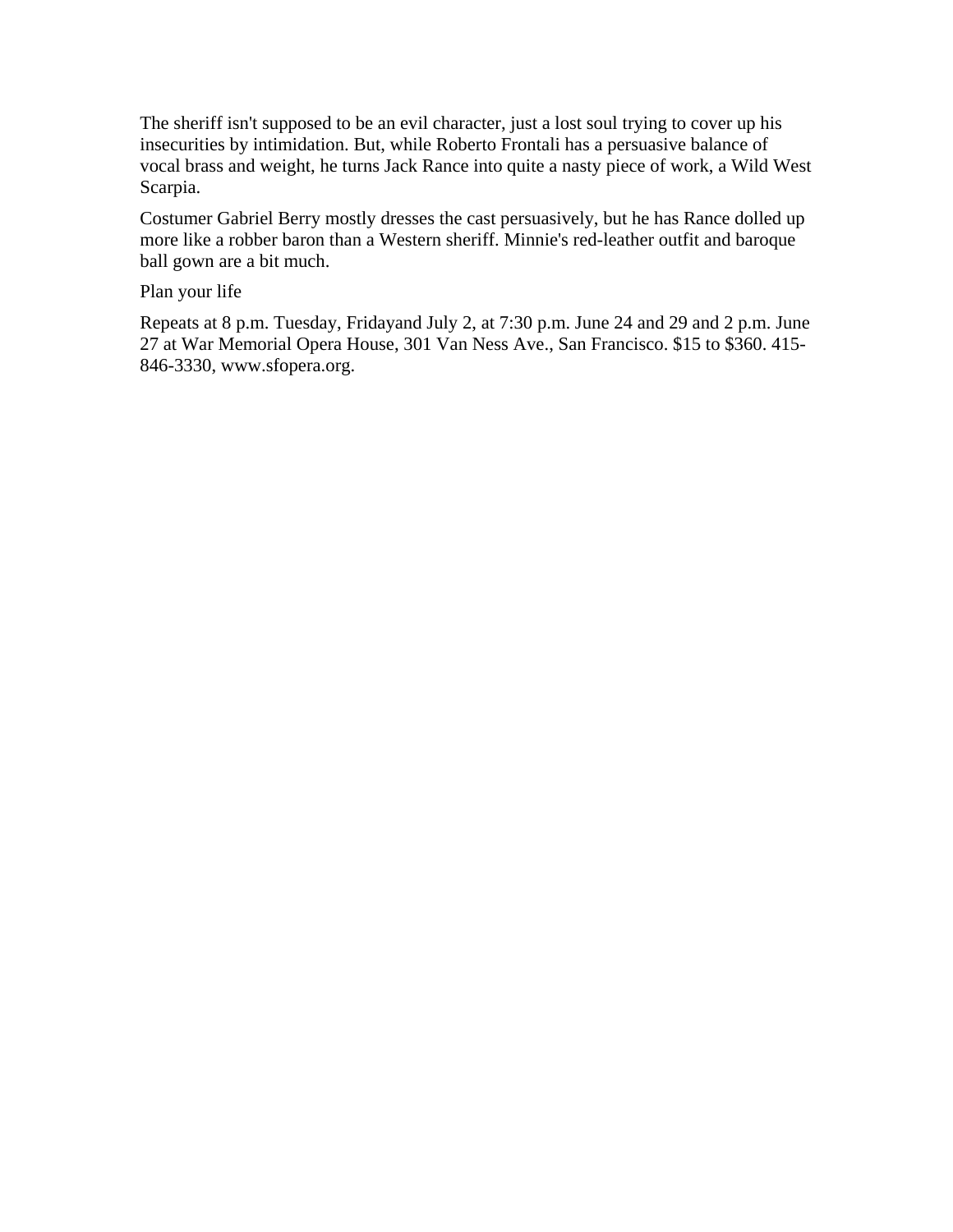Sacramento Bee (California)

June 13, 2010 Sunday METRO FINAL EDITION

## **S.F. Opera gilds 'Girl of the Golden West'**

**BYLINE:** Edward Ortiz eortiz@sacbee.com

**SECTION:** LIVING HERE; Pg. I6

**LENGTH:** 687 words

A chuckle ran through the War Memorial Opera audience Wednesday whenever any reference was made to Northern California in the San Francisco Opera's latest production of Puccini's "Girl of the Golden West."

It was a knowing laugh, the kind that comes when an audience knows more about a work's subject than its creator. Here the setting is a Gold Rush town circa 1849.

And so, seeing and hearing "Girl" is a fascinating experience for any Northern Californian familiar with history. In this 1901 opera we get an Italian channeling a mythical view of the American West. The result is as curious as the mythical mining camp that film director Sergio Leone put together in his spaghetti Westerns.

In the Puccini pantheon, "Girl" is one of his most underrated operas. It's a strong story married to resplendent music. And in this crisp production, the case is made that "Girl" deserves wider play.

It's too bad the production often underwhelmed in stating that case.

Based on a hit 1905 play by San Franciscan David Belasco, this production, directed by Lorenzo Mariani, is a technicolor stab at presenting a melodramatic story. This opera, which is as dramatically taut as it devoid of big arias, is a co- production with Italy's Teatro Massimo di Palermo and Belgium's Opera Royal de Wallonie.

The key here is selling a love triangle between Minnie, a prim saloonkeeper, the bandit she falls in love with and the sheriff who aggressively courts her. Central to that is tapping into the mythical status of headstrong women holding their own on the frontier.

That role falls to soprano Deborah Voigt, who distinguished herself with a strong performance with strong acting. The Minnie role is one of the more difficult soprano roles among Puccini's operas. It calls for a singer who must combine a Wagnerian sense of grandeur and gravitas with the lyrical softness of a Puccini soprano.

Voigt is known more for her work with Germanic repertoire, but here she proved worthy. She deeply embodied the role and gave it spark. Her voice was often radiant, especially in the three arias at the end of the first act. But her singing was marked by thinness in the less expressive passages.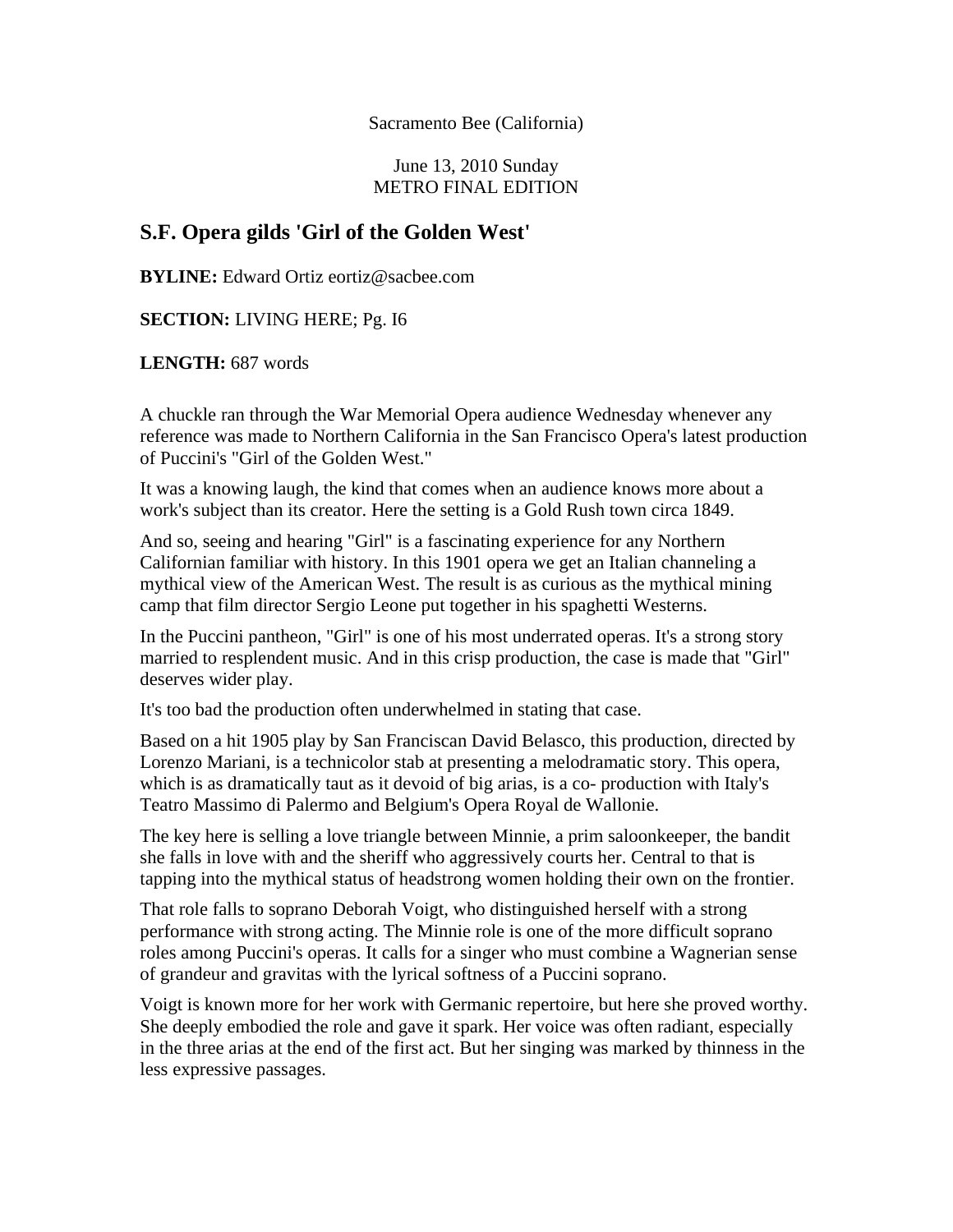Tenor Salvatore Licitra, proved a solid if less-than- engaging tenor in the role of the bandit Dick Johnson. Licitra makes for a fine Puccini tenor; his voice is filled with expression and color. He proved so on "Ch'ella mi creda." But his was an underwhelming presence throughout. And there was little chemistry between Licitra and Voigt.

Baritone Roberto Frontali, as Sheriff Jack Rance, gave the most bracing performance, with a big onstage presence. His baritone was not thunderous, but it was always consistent, and there was a chemical spark between Frontali and Voigt.

This production also saw fine, but never outstanding, singing in smaller roles, such as baritones Timothy Mix as Sonora and Trevor Scheunemann as Jake Wallace.

Perhaps the most impressive performance was that of the San Francisco Opera chorus, which is asked to do quite a bit of heavy lifting in "Girl." Puccini treats his chorus like a solo instrument in this opera, and this chorus performed as a taut and musically inspired ensemble. They combined it with top-notch acting.

Although Puccini wrote few memorable arias for "Girl," it is filled with curious and wonderfully orchestrated music. All of the cinematic grandeur of the American West, or Puccini's idea of the West, was delivered by the San Francisco Opera Orchestra under conductor Nicola Luisotti. The only drawback was that the performance was so alive and rich that the orchestra often bested singers on sound balance.

This might not have been anywhere near the highlight opera of the San Francisco Opera's season; however, its good points put a positive shine on one of Puccini's most curious and underrated operas.

GIRL OF THE GOLDEN WEST San Francisco Opera When: 8 p.m. Saturday, June 15, 18 and July 2; 7:30 p.m. June 24 and 29; 2 p.m. June 27 Where: War Memorial Opera House, 301 Van Ness Ave., San Francisco Tickets: \$15-\$245 Information: (415) 864- 3330; www.sfopera.com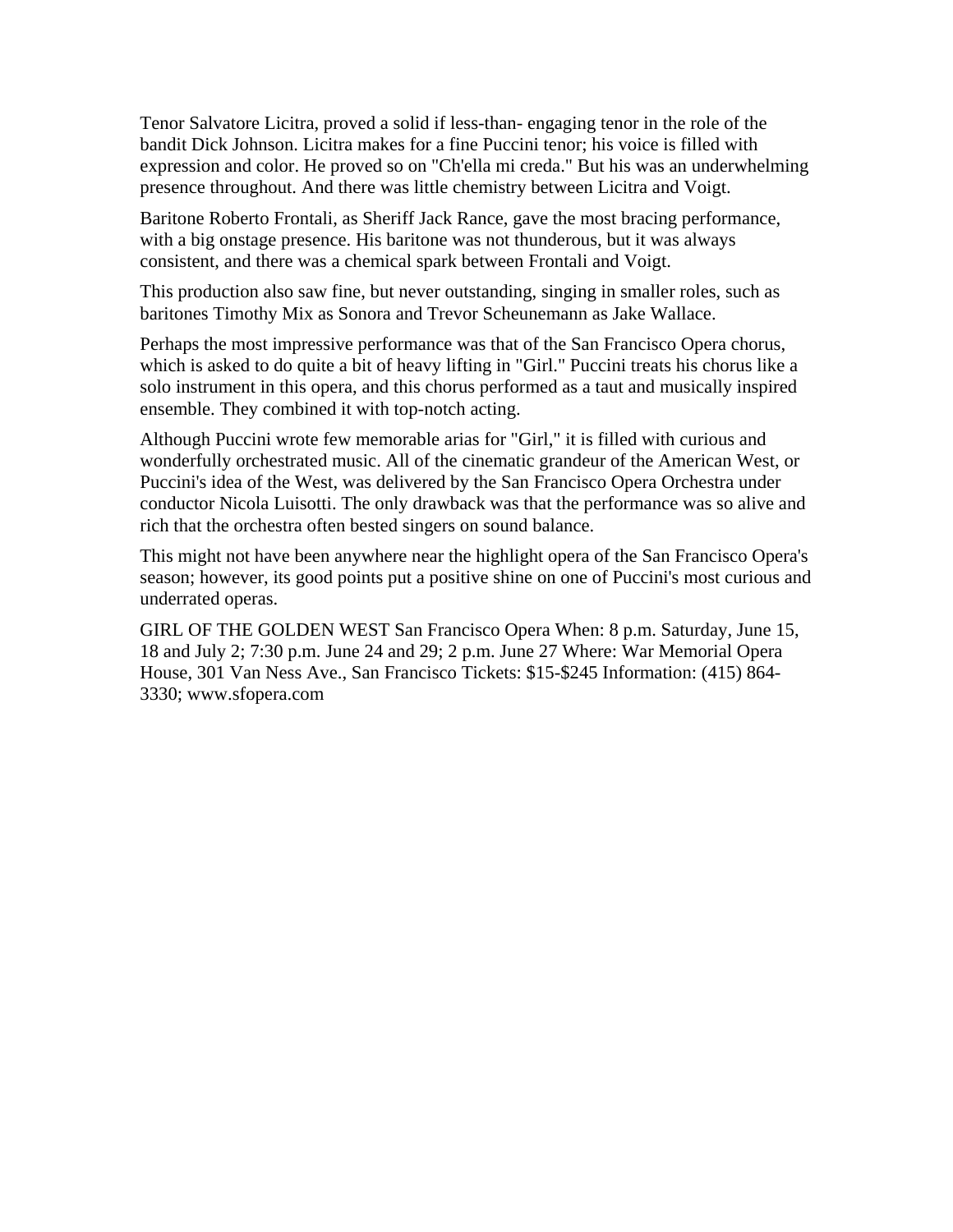### San Jose Mercury News (California)

June 10, 2010 Thursday

## **Review: In S.F., Puccini's century-old Wild West opera strikes gold but misses the heart**

**BYLINE:** By Richard Scheinin rscheinin@mercurynews.com

**SECTION: BREAKING; News; Stage; Columnists; Concerts; Music; Entertainment;** Opera; Performing arts; Opinion; Fine arts

## **LENGTH:** 808 words

SAN FRANCISCO Men dangle from ropes, high above the stage. They are gold miners, facing a rich red subterranean rock-face. But it's quitting time, and soon they flood into a Wild West saloon that materializes before our eyes. They wear cowboy hats and bowlers. They play poker. They cheat, dance and sing as richly colored veins of melody break out from the orchestra, the men now joining as a chorus, so whispery quiet and full of feeling that it's an astonishment.

That's the opening to San Francisco Opera's new production of Giacomo Puccini's "La Fanciulla del West (The Girl of the Golden West)" at War Memorial Opera House. Those first moments of Wednesday's opening performance were so full of motion and momentum, the music as dazzling as a piece of carnival glass, that one couldn't help but think, "This is a hit."

Sorry to tantalize, but it's not.

It's as visually spectacular a production as you will see, taking us deep under the earth and up into the blue-ice peaks of the Sierra Nevada. But, alas, this tale of lonely miners, rough justice and romance in California Gold Rush country is middling Puccini. The hand of a master is at work, but the story is too purely melodramatic to tug at the heartstrings. And the music veers through hot and cold streaks, as if Puccini were searching for (or outright avoiding) melodic pay dirt.

Director Lorenzo Mariani squeezes all the passion that he can out of it. And those sets designed by Maurizio Balo, lit by Duane Schuler are worthy of a James Cameron movie. But there's only so much to be done with "Fanciulla." If Puccini were the Beatles, this would be "Yellow Submarine," charming but not great.

Wednesday's performance had some parched dramatic stretches. And there was an overarching problem: The orchestra, conducted by music director Nicola Luisotti, played with brilliant color and precision but at such a volume that it consistently drowned out the high-priced cast.

Soprano Deborah Voigt, as Minnie, the pistol-packing owner of the Polka Saloon, might as well have been singing from the catacombs for much of the performance. Ditto for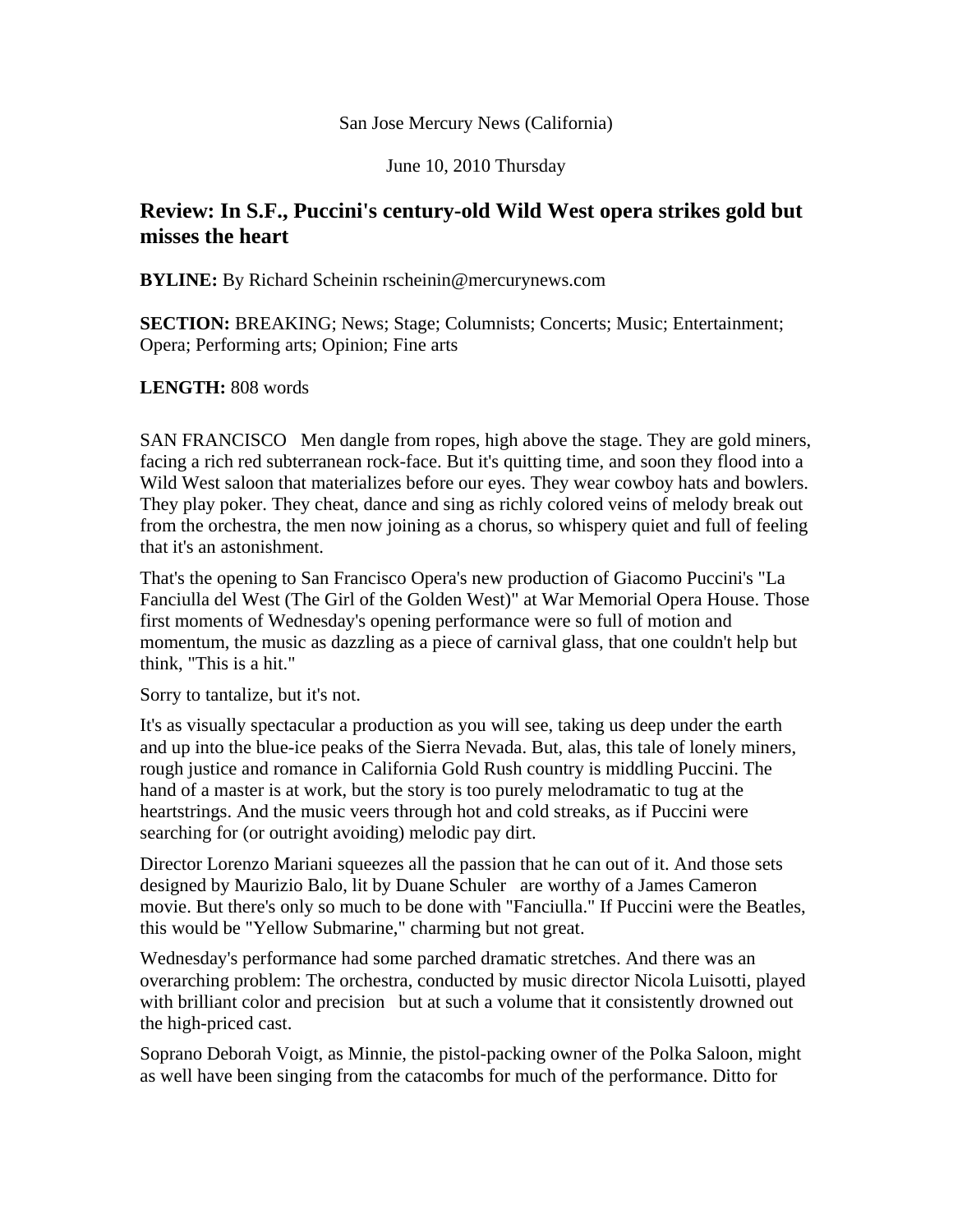tenor Salvatore Licitra in the role of Dick Johnson, the incognito Mexican bandit (a.k.a. Ramerrez), who is redeemed by Minnie's love.

Assuming that Luisotti makes adjustments, Voigt and Licitra just might emerge during the rest of the run as a neatly yin-yang romantic pair. Superstar Voigt's gemstone voice has often struck me as cold over the years. Yet her passionate chasteness suits Minnie, an innocent seeking true love. Stick her together with bandito Licitra sexily mellow-voiced in his San Francisco debut and you've got both ends of an electrical connection.

Finally, add in the biting baritone Roberto Frontali he's Sheriff Jack Rance, randy for Minnie and the love triangle is complete.

The cast doesn't lack for stars, but just as impressive were singers in the miners' chorus: wistful baritone Trevor Scheunemann as balladeer Jake Wallace; gusting tenor David Lomeli, as Harry; bold baritone Timothy Mix as good-hearted Sonora. And in Act II, mezzo-soprano Maya Lahyani as Wowkle, Minnie's Native American servant was so honey-voiced that she outclassed Voigt.

Exactly 100 years old, "Fanciulla" was last staged by San Francisco Opera in 1979, with Plácido Domingo as bandit Johnson. Puccini based the opera on a stage play, "The Girl of the Golden West" by David Belasco, a Broadway heavyweight who originally hailed from San Francisco and whose father was a forty-niner.

It's been said that the play's Wild West landscape inspired the vastness of Puccini's orchestration, a spectacle in sound, mixing in the composer's fascination with Debussy, with Japanese music, with American cakewalks and popular song. When the miners break out singing "doo-da, doo-da day" an Italian-inflected adaptation from "The Camptown Races" it's one of the opera's charms.

Then there are the long Minnie-and-Dick love duets, which touch on classic Puccini melodiousness in the first two acts, as does Dick Johnson's desperate final aria, "Ch'ella mi creda," a favorite of Italian soldiers marching off to battle in World War I. Voigt and Licitra were fine with these numbers, hoisting those high notes, but not yet finding the aforementioned electricity.

With "Fanciulla," Puccini once said, he moved away from the "sugary" melodies of "Madama Butterfly" and his other earlier works. We hear him in a moment of late-career transition or experimentation, building long sound-bridges that dazzle with their cinematic breadth. But they don't always reach the heart.

Contact Richard Scheinin at 408-920-5069.

San Francisco Opera

"La Fanciulla del West (The Girl of the Golden West)"

Through: July 2

Where: War Memorial Opera House, 301 Van Ness Ave.

Tickets: \$15-\$360, \$10 on day of performance for standing room; 415-864-3330, www.sfopera.com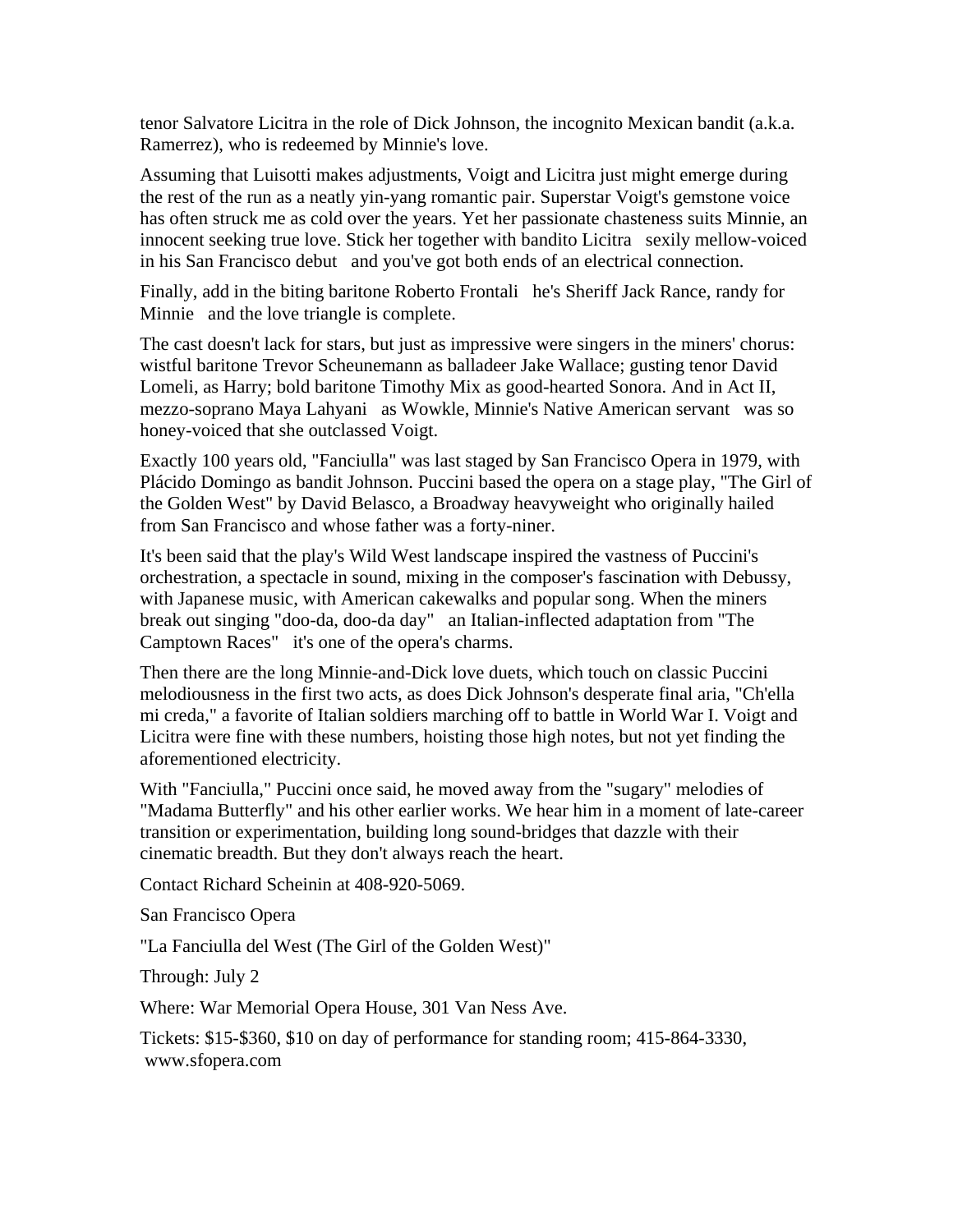### Theater Mania

#### The Girl of the Golden West

### Reviewed By: **[David Finkle](http://www.theatermania.com/extras/about.cfm/section/editorialBios)** · Dec 8, 2010 · New York

When Giacomo Puccini finished *[The Girl of the Golden West](http://www.theatermania.com/new-york/shows/girl-of-the-golden-west_176557/)* a century ago, he wrote a friend, "The Girl has come out, in my opinion, the best opera I have written." So far history has yet to agree with the maestro's judgment, and the return of Giancarlo del Monaco's 1991 workman-like production at the Metropolitan Opera -- with Deborah Voigt debuting in the title role -- is unlikely to convince large numbers of Puccini lovers to his side.

Because the oopera (also known as La Fanciulla del West) is an unabashed melodrama, it isn't the heated quality of the tale that keeps it from wowing audiences. Nor is it the abundance of the plot's holes. On the contrary, what doesn't sit with many opera fans is that, as opposed to La Boheme, Madama Butterfly, and Tosca, Puccini chose to keep his music virtually aria-free and concentrated instead -- often with great subtlety -- on brooding orchestral passages.

Unquestionably, however, there are bracingly dramatic moments in both Puccini's music -- well conducted here by Nicola Luisotti -- and in the libretto crafted by Carlo Zangarini and Guelfo Civinini from David Belasco's hit play The Girl of the Golden West. For example, there's the tense poker game played by saloon owner Minnie (Voigt) and jealous sheriff Jack Rance (Lucio Gallo) for possession of the bandit Dick Johnson, also known as Ramerrez (Marcello Giordani). It's a game that the normally upstanding Minnie wins by cheating!

There's also the high C Minnie hits when the dashing Johnson gives her a first kiss. Or how about the moment when Rance arrives, spills the beans about Dick's being the marauding Ramerrez, and subsequently shoots the outlaw -- after which the disillusioned Minnie realizes she loves the galoot anyway. And one must mention the beautifully composed, conciliatory third act, in which Rance and his posse are about to hang Dick (here on Michael Scott's stunning forced-perspective California mining-town set) before the inevitable happy ending occurs.

As might be expected, Voigt nails that high C and a few others with golden assurance, although there were times when, because her middle range is less grounded, she seems to seize with excessive enthusiasm any opportunity to go into her upper range. Meanwhile, Giordani serves up the evening's most robust and sympathetic singing, especially delivering the aria "Ch'ella mi creda" with tender force.

As the brooding and conniving Rance, Gallo cuts a commanding figure, but his voice frequently gives the impression of a large bird attempting to escape from a small cage. Of the other men stomping around in the first and third act, Edward Parks convincingly plays Jim Larkens' mad-miner scene, and Oren Gradus -- with the aid of the male chorus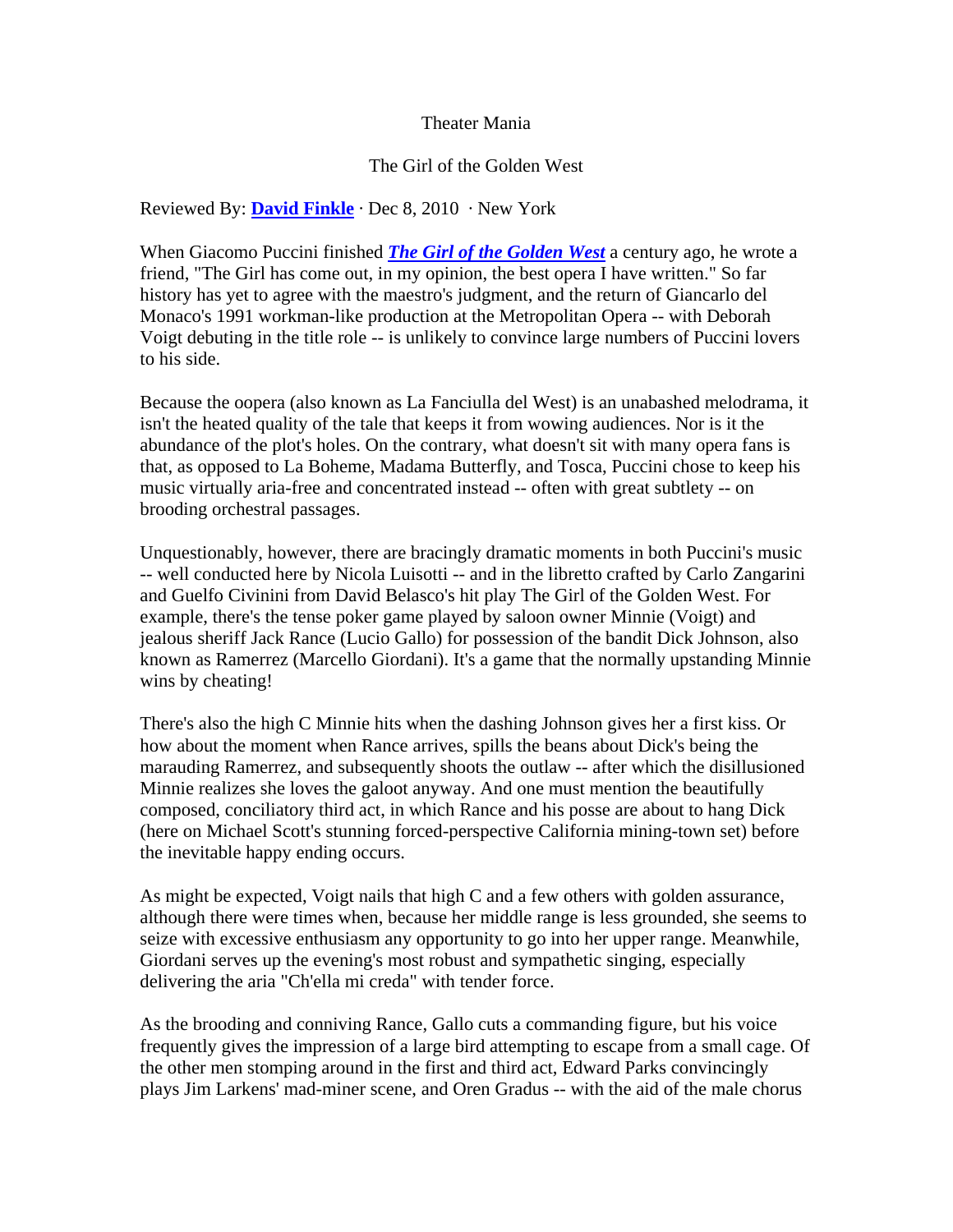-- makes Puccini's version of a Stephen Foster-like folk song about old folks at home quite poignant.

Over the years, wags have dubbed this work, Puccini's "horse opera." Since not one but two horses swell the cast in this mounting, the phrase is literally true. Still, this revival proceeds not at a gallop but at a canter.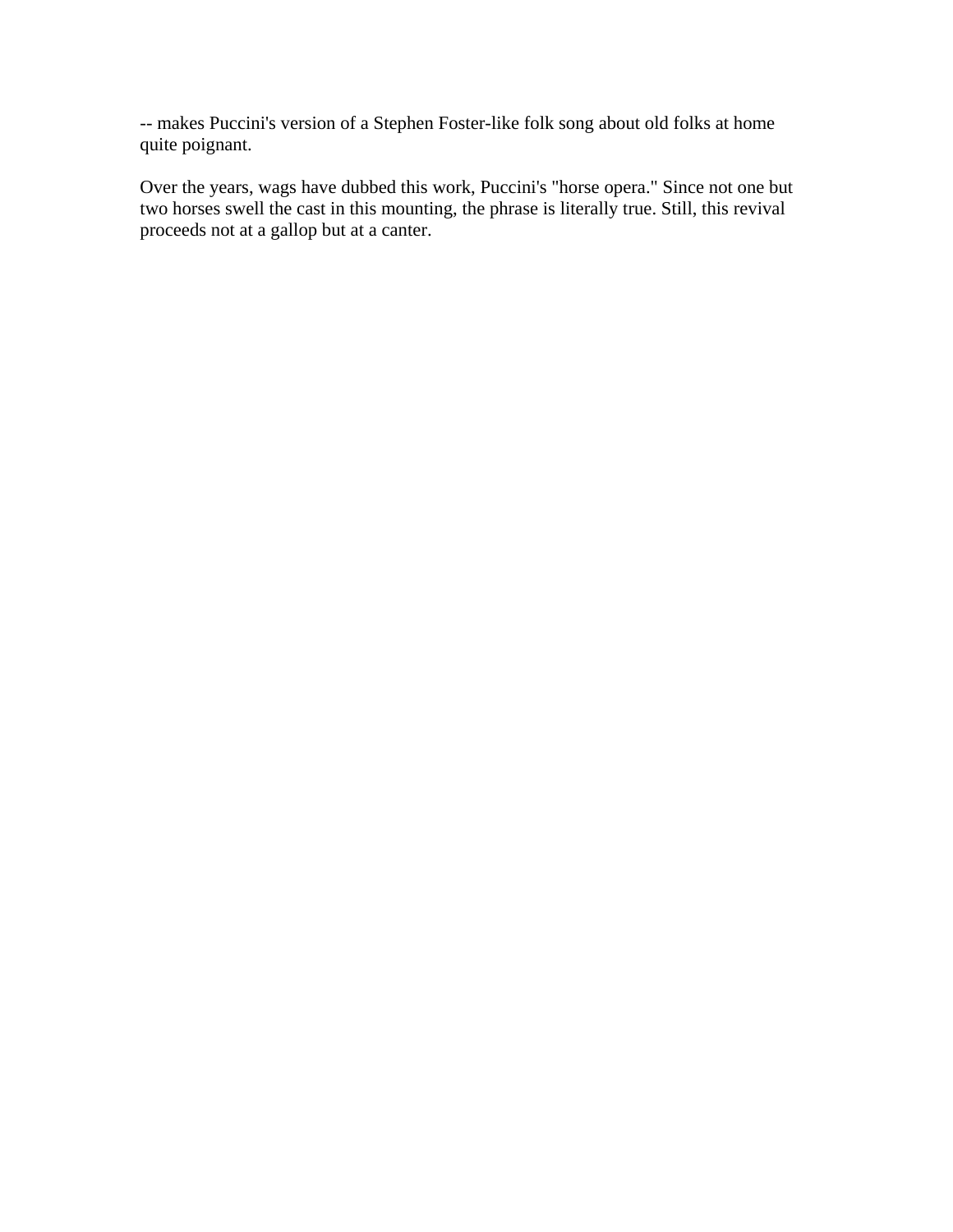## **Opera Warhorses**

#### **Voigt, Licitra Lead Sizzling San Francisco Centennial Celebration for "Girl of the Golden West" – June 9, 2010 June 10th, 2010**

The San Francisco Opera, a company with deep roots in the traditions of Italian opera, serving a city that was created by the California Gold Rush, launched a spiffy new production of "Girl of the Golden West (La Fanciulla del West)" – Puccini's masterpiece about a love affair in a community of '49er miners.

Vocal gold was lavished on the production, with important role debuts by Deborah Voigt (Minnie), Salvatore Licitra (Dick Johnson in his San Francisco Opera debut) and Roberto Frontali (returning after a 17 year absence as Jack Rance).

In a cast where ten miners, two Indians and a *desperado* all have names and personalities, care was taken to make certain every role was in competent hands. San Francisco Opera's Music Director Nicola Luisotti, one of the opera's ardent admirers, conducted.

The new production, designed by Lorenzo Mariani, is a co-production with the Teatro Massimo di Palermo (which constructed the sets by Maurizio Balo), and the Opera Royal de Wallonie of Liege, Belgium.

As part of the centennial festivities, Voigt and Luisotti will travel to New York City's Metropolitan Opera, which will include a performance on December 10 of this year, marking the opera's 100th anniversary of its world premiere at the Met. (The Met's production will be used.)

Later that month, the Mariani production debuts in his home company in Palermo (with Licitra and Frontali reprising their roles). Then Voigt will again don buckskins for Lyric Opera's "Fanciulla" revival in January and February of 2011.

### *Puccini's Best Opera – Source: Puccini*

Puccini famously described "Fanciulla del West" as his best opera. It is harmonically one of the most complex of Italian operas, with Tristanesque chromatics, Debussyean whole tones, and a mixture of dissonance with imminently accessible music in the style of folksongs (which one has no problem believing would have been sung by miners had the tunes existed at the time of the story).

Puccini uses the Wagnerian technique of *leitmotivs* (of which Julian Budden, the great musicologist and student of the works of Verdi and Puccini, identified nearly two dozen), and subscribes to Wagner's principle of using the orchestra as a key element in telling the opera's story.

Even with its sophisticated harmonic structure, the opera is as melodious as the other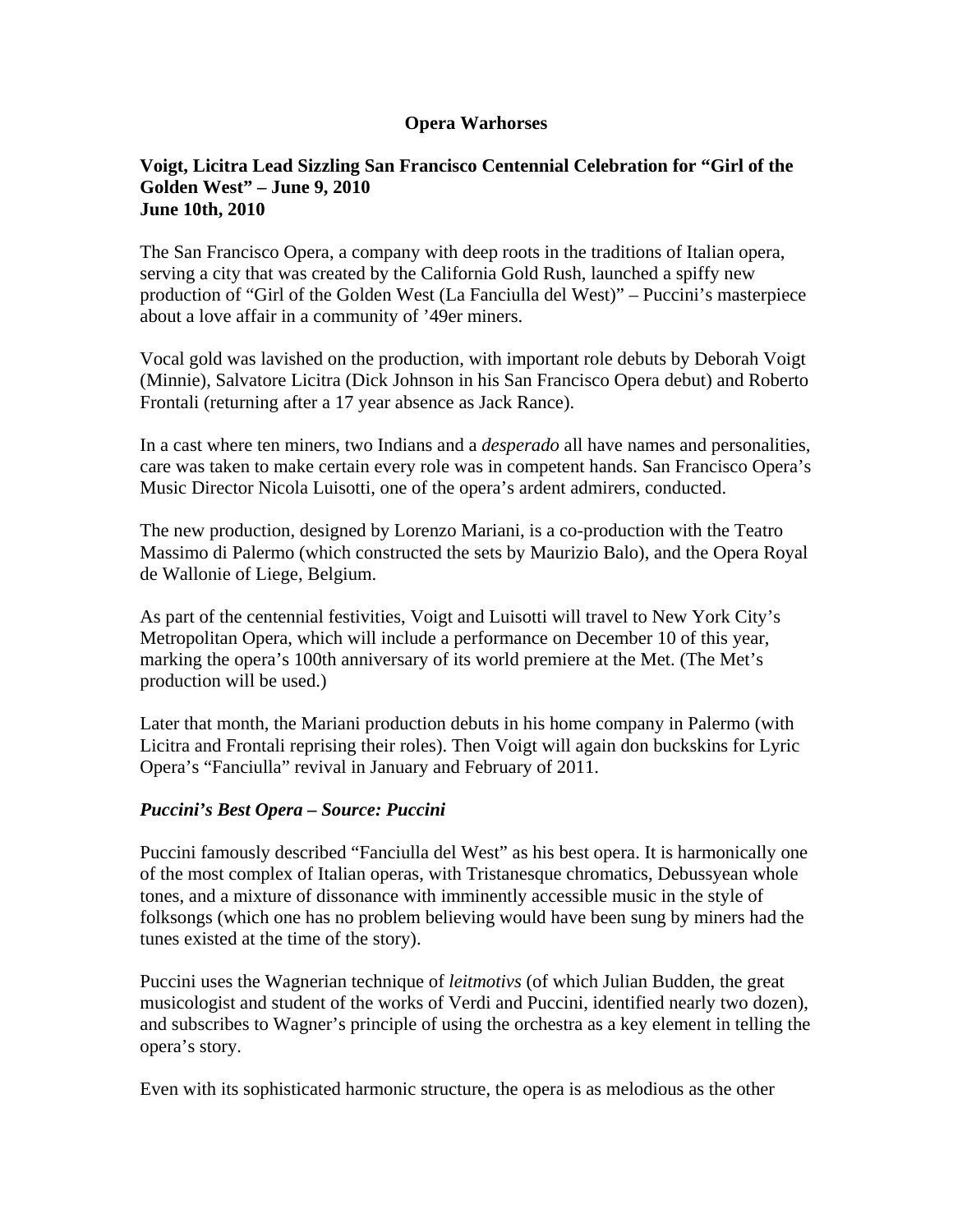great Puccini works. Unlike almost every other Puccini opera, it is a "feel good" piece, in which no one is really a villain (nor, for that matter, a saint), If the lead tenor is wounded and is momentarily in danger of being hung, he gets to sing the opera's great aria and to ride off in the sunset with the heroine.

## *Notes on the Performance*

With the swirling opening bars, the curtain rises on a vertical rockface from whose top five miners with pickaxes are rapelling. (One may have reservations on the production as a guide to either the mining country's geology or economic history, but the image, which seems to have been inspired by Yosemite's El Capitan, was theatrically quite impressive.)

Soon Sheriff Rance is engaged in the two matters that interest him most – capturing a notorious gang of bandits, and capturing the heart of Minnie, the mining town's "neverbeen-kissed" sweetheart and proprietess of the Polka Bar. Frontali has an attractive light baritone and acting style that fits this rather ineffectual, probably psychologically depressed, law enforcement officer. Frontali's portrayal of Rance was spot on.

The play on which the opera is based is by San Francisco-born David Belasco (whose parents had immigrated there during the Gold Rush). A Belasco play is as inappropriate as one can imagine for revival in our century, but has many "local color" details that suggest an understanding of what went on in the mining camps.

So too does the opera have an often authentic feel, as when Jake Wallace (sung by Trevor Scheunemann in his San Francisco Opera debut) sings a forlorn ballad and the miners pass the hat to pay for the travel costs for the homesick miner Larkens (Brian Leerhuber) to return to his wife and kids.

But this is Puccini, and, once the local color is nicely painted (as is done for a Nagasaki neighborhood in another Belasco-inspired Puccini work), the soprano and tenor must be brought together for songs of love. Sequentially, we meet Voigt's Minnie and Licitra's Dick Johnson.

Minnie (arriving with the rifle she carries when traveling to her bar, even though she seems to prefer a handgun for around the house) is a role that requires a gleaming top on a soprano voice, a requisite that Voigt met handsomely.

Licitra has one of the *tenore di forza* voices for which the War Memorial Opera House seemed to have been built. Luxurious in tone, full-bodied throughout its range, one can readily understand why he was the tenor the Met offered to dismayed patrons as the replacement for Luciano Pavarotti, when that great tenor canceled his two farewell performances of Cavaradossi in Puccini's "Tosca".

Even as an admirer of Licitra's performances for the Los Angeles Opera (see my review of his Luigi at **[French Connection: Friedkin's Cinematic "Tabarro" – L A Opera](http://www.operawarhorses.com/2008/09/08/frendkins-cinematic-tabarro-l-a-opera-september-6-2008/)**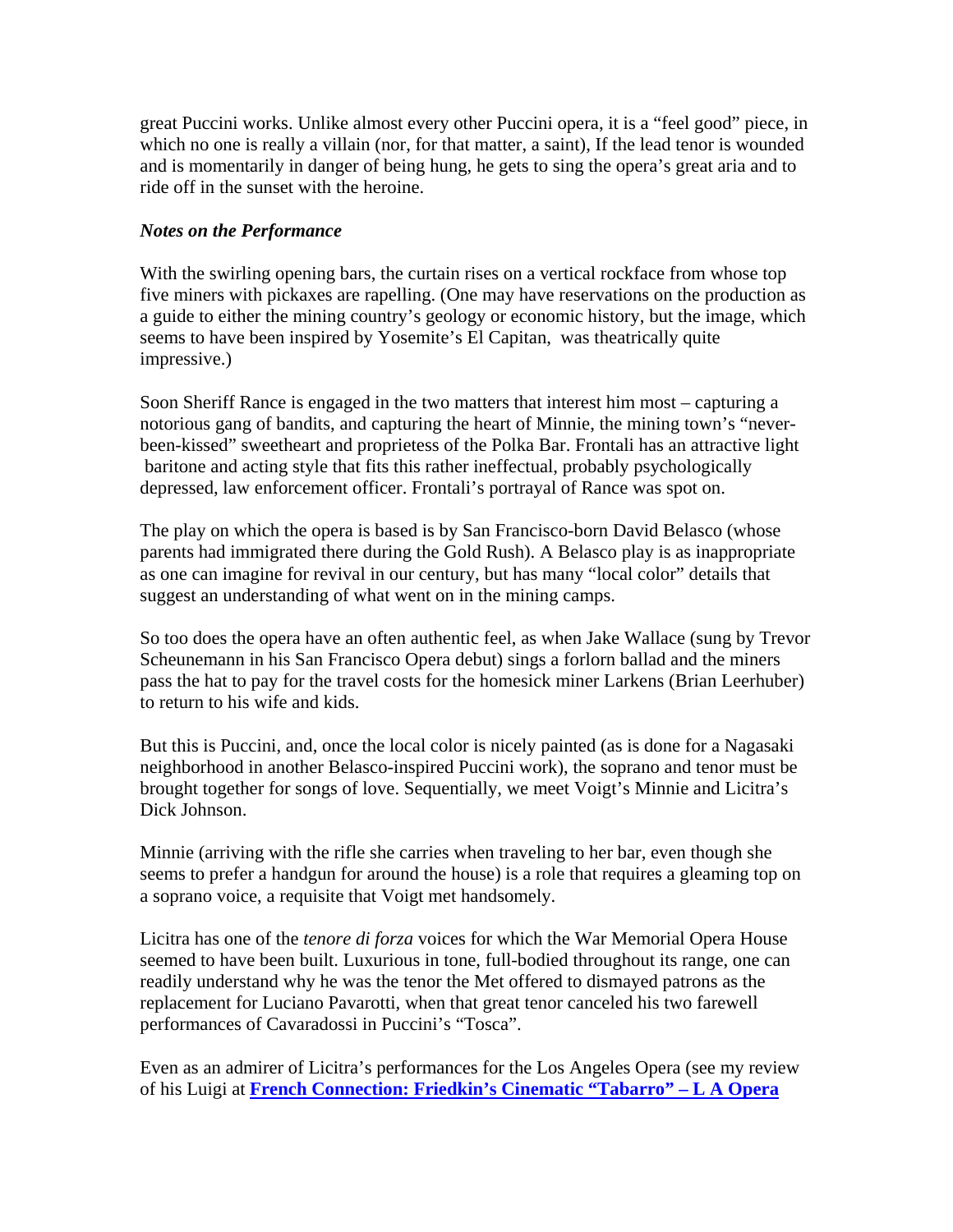**[September 6, 2008](http://www.operawarhorses.com/2008/09/08/frendkins-cinematic-tabarro-l-a-opera-september-6-2008/))** and Lyric Opera of Chicago (**[Licitra, Radvanovsky Gleam in](http://www.operawarhorses.com/2009/11/08/licitra-radvanovsky-gleam-in-lyric-operas-glorious-new-ernani-chicago-november-5-2009/)  [Lyric Opera's Glorious New "Ernani": Chicago, November 5, 2009](http://www.operawarhorses.com/2009/11/08/licitra-radvanovsky-gleam-in-lyric-operas-glorious-new-ernani-chicago-november-5-2009/)**), I was amazed at the resonance of his voice in the War Memorial, which caresses a great voice, but is not always kind to some tenor voices of lighter weight. Those who write that when Placido Domingo retires, the era of great tenor voices will be over, just aren't paying attention when Licitra sings.

Voigt and Licitra are savvy actors and their interplay in the second act made what might seem sentimental or melodramatic in the hands of others into an intensely rich theatrical experience.

Superbly done, also, was what to many is the opera's most memorable scene – the poker game in which the desperate Minnie cheats on cards and plays on the emotions of the hapless Rance to gain freedom for the first man for whom she has felt passion.

Massimo's stage direction here is magical, Minnie's cabin splitting into three parts with its two ends moving to each side of the stage while the middle, in which the poker game is played, is the center of everyone's attention.

Minnie, in my experience, has always been sung by great singing actresses, all of whom, once the outwitted Rance has left with his touch of grace, end the second act with relish by throwing the deck of cards into the air.

The third act provides the mining community yet another chance to kill Johnson, and, about to be hung while standing on the coffin in which he is to be buried, he sings the opera's great showpiece, *Ch'ella mi creda libero*, Licitra evoked the memory of two other great dramatic tenors, Sandor Konya and Placido Domingo, whose voices had resonated throughout the War Memorial Opera House with this aria.

Puccini had several years prior to writing "Fanciulla" considered composing an opera on a different subject which would have had a scene in which a soprano pleads with a mob for the life of her lover. No such scene exists in Belasco's play, but the final scene of "Fanciulla" which incorporates that idea is brilliantly effective and affecting.

Voigt, with *homage* to Dorothy Kirsten who road horseback onstage as Minnie in the San Francisco Opera "Fanciulla" Golden Anniversary celebrations in 1960, road in astride a carriage horse (whose owners walked discreetly at its side).

In a successful display of lynch mob nullification, Minnie one by one plays on the emotions of each of the individual miners, and wins Dick Johnson for one last and final time. Mariani shows us yet another inspired stage effect to end the opera, the lovers bidding farewell to California and the Sierra snows.

Serious, and even casual, operagoers who have resisted the charms of this masterpiece to date should invest the time to see a performance in this production, which I believe, should help this piece attain greater popularity.